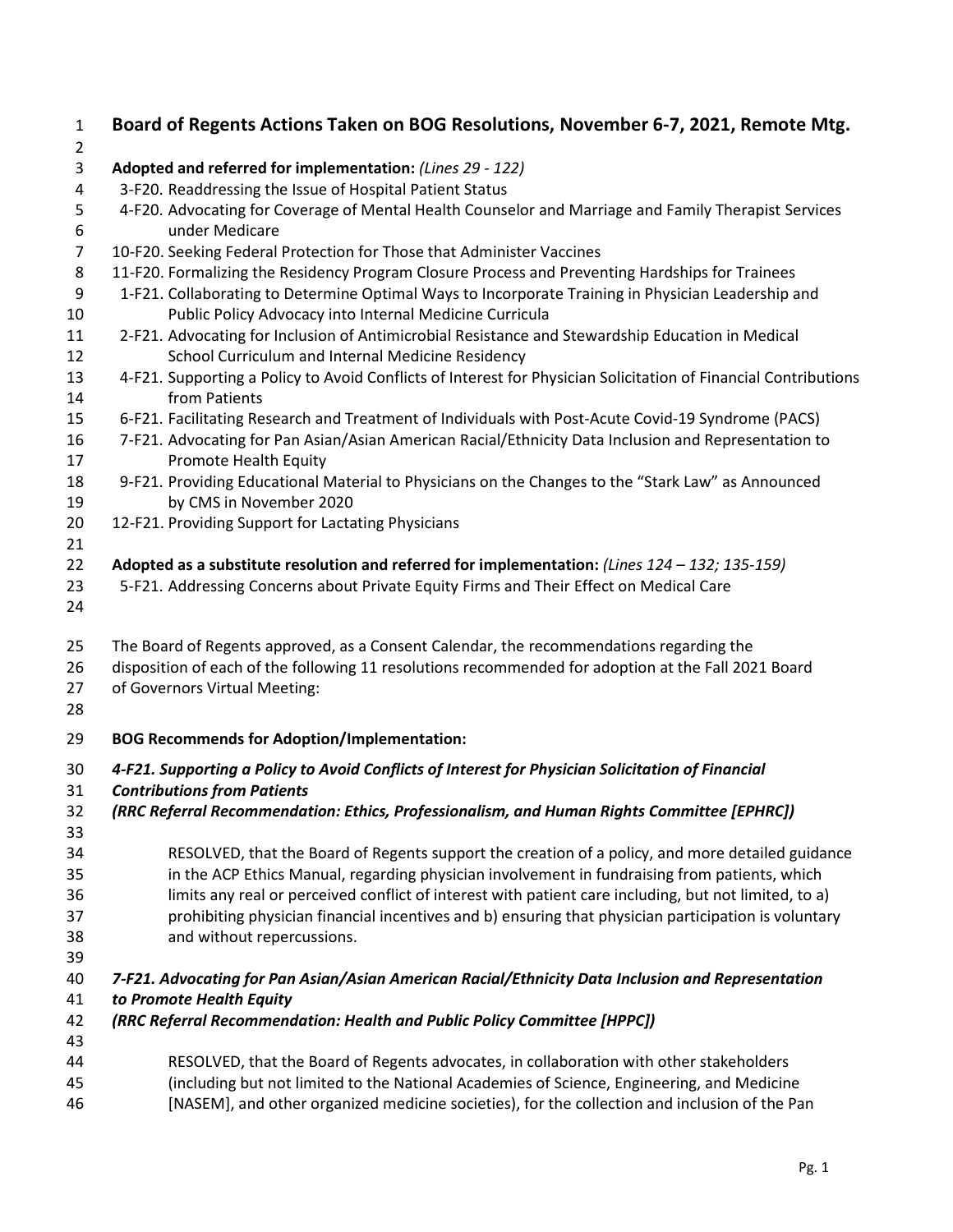Asian/Asian American communities' disaggregated racial/ethnic data in health systems, health

- surveys, public health and medical studies, whenever such surveys and studies provide data on
- other communities of color. This advocacy can also include requests for major funders of
- scientific studies to set standards for data collection ensuring inclusion of Pan Asian/Asian
- American communities' disaggregated racial/ethnic data.
- 

## **BOG Recommendations for Adoption/Implementation with Amendments:**

## *3-F20. Readdressing the Issue of Hospital Patient Status*

*(RRC Referral Recommendation: Medical Practice and Quality Committee [MPQC] with input* 

# *from Clinical Policy staff on the 2<sup>nd</sup> resolved clause)*

- RESOLVED, that the Board of Regents advocates for support of decreased complexity of inpatient and observation status, and recommends a transparent, consistent reimbursement of appropriate care; and be it further
- RESOLVED, that the Board of Regents advocates for the development of clinical standards for assigning inpatient and observation status that are based on best available evidence.

 *4-F20. Advocating for Coverage of Mental Health Counselor and Marriage and Family Therapist Services under Medicare*

## *(RRC Referral Recommendation: MPQC)*

 RESOLVED, that the Board of Regents advocates for the passage of federal regulation and/or legislation to mandate Medicare coverage of licensed mental health counselor and marriage and family therapist services.

*10-F20. Seeking Federal Protection for Those that Administer Vaccines*

## *(RRC Referral Recommendation: HPPC)*

 RESOLVED, that the Board of Regents work with other medical, non-physician clinician, and public health organizations to seek federal protection for physicians, other clinicians, public health professionals, and associated team members who educate on, administer or distribute vaccines, which includes but is not limited to seeking similar legislation to the Freedom of Access to Clinic Entrances Act for vaccine providers. 

#### *11-F20. Formalizing the Residency Program Closure Process and Preventing Hardships for Trainees (RRC Referral Recommendation: Education Committee [EC] with input from Health Policy staff)*

 RESOLVED, that the Board of Regents work with the ACGME, CMS, and other relevant stakeholders to create a formal and transparent residency program closure process, delineating a hospital's responsibility to prevent hardships for trainees including, but not limited to, a reasonable amount of notice to trainees, attempts to relocate trainees prior to closure, allowing trainees to start work at their accepting institution at a reasonable time

- before the day of closing, and assistance in filing for visa extensions.
- 

*2-F21. Advocating for Inclusion of Antimicrobial Resistance and Stewardship Education in Medical* 

- *School Curriculum and Internal Medicine Residency*
- *(RRC Referral Recommendation: EC)*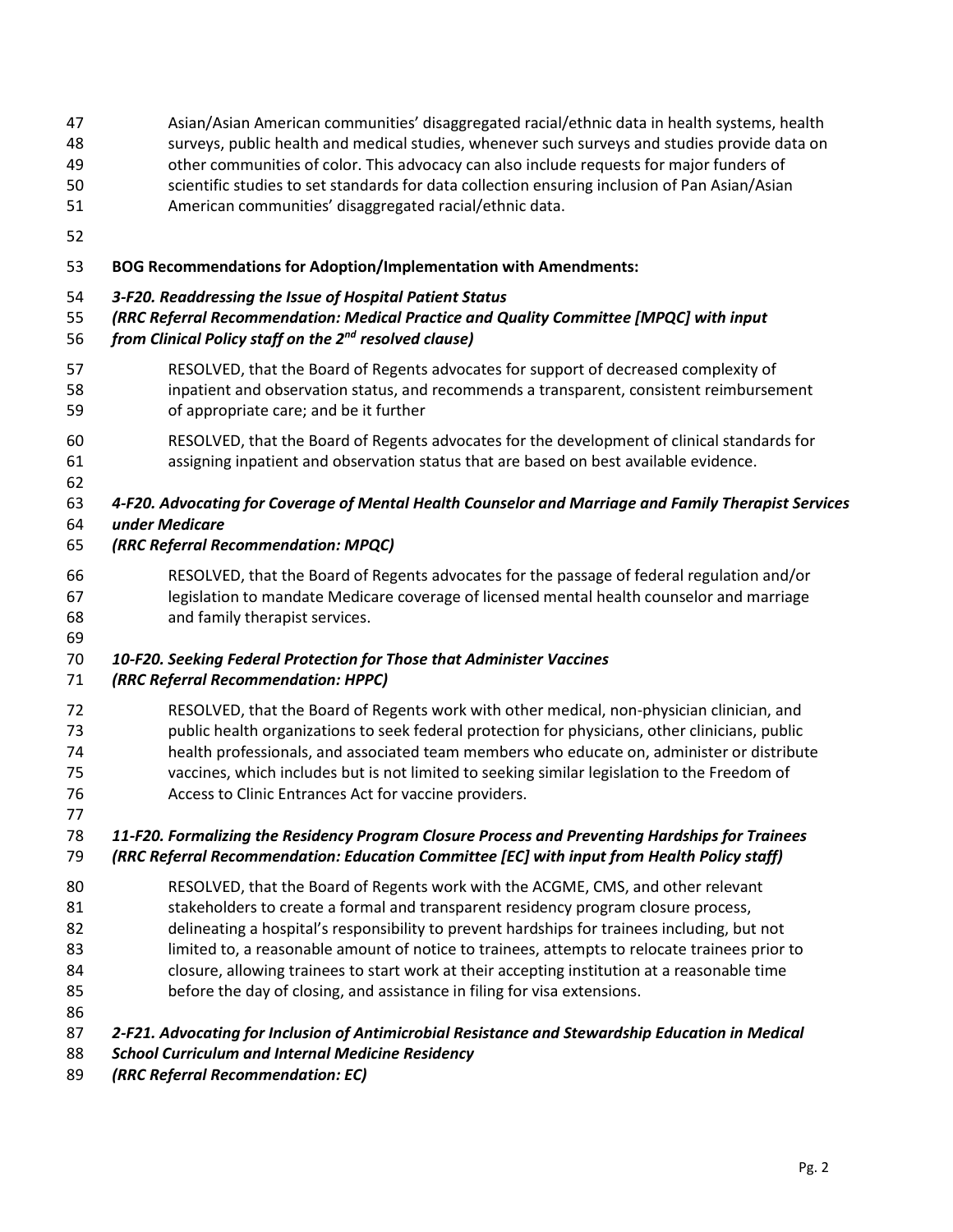RESOLVED, that the Board of Regents collaborate with the Association of American Medical Colleges, the American Association of Colleges of Osteopathic Medicine, the Liaison Committee on Medical Education, the Accreditation Council for Graduate Medical Education, the Infectious Diseases Society of America, American College of Clinical Pharmacy, and other pertinent stakeholders, to continue to promote and advocate for education on antimicrobial resistance and stewardship as an enhanced component of the curriculum for medical students and internal medicine residents.

 *6-F21. Facilitating Research and Treatment of Individuals with Post-Acute Covid-19 Syndrome (PACS) (RRC Referral Recommendation: Division of Governmental Affairs and Public Policy [DGAPP] staff)*

- RESOLVED, that the Board of Regents take the following actions to facilitate research and treatment of individuals with Post-Acute Covid-19 Syndrome (PACS):
- 102 1. Commend the NIH on its plan to fund comprehensive and coordinated basic research into the prolonged health consequences of SARS-Cov-2 infection, and strongly encourage the NIH to proceed as fast as is considered scientifically appropriate with the funding of well-designed treatment trials, including community-based sites, in light of the anticipated widespread amount of human suffering expected from this condition.
- 
- 

 *9-F21. Providing Educational Material to Physicians on the Changes to the "Stark Law" as Announced by CMS in November 2020*

### *(RRC Referral Recommendation: DGAPP staff with input from EC staff)*

- RESOLVED, that the Board of Regents prepare educational material for ACP members which explain the changes in the Stark Law, as well as to provide examples of how these changes may enable ACP members to increase quality and comprehensiveness of care.
- 

#### *12-F21. Providing Support for Lactating Physicians*

## *(RRC Referral Recommendation: HPPC)*

- RESOLVED, that the Board of Regents develop a position statement that highlights the importance of supporting physicians in achieving their breastfeeding goals, including encouraging hospitals and clinics to develop policies that provide private lactation spaces in close proximity of workspaces and equipped with a phone and computer to address productivity goals, and to offer physicians protected time for lactation without affecting income.
- 

## **BOG Recommends for Adoption/Implementation as a Substitute Resolution:**

#### *1-F21. Collaborating to Determine Optimal Ways to Incorporate Training in Physician Leadership and*

- *Public Policy Advocacy into Internal Medicine Curricula*
- *(RRC Referral Recommendation: Council of Resident and Fellow Members [CRFM] with input from*
- *HPPC and EC)*
- RESOLVED, that ACP collaborate with the Alliance for Academic Internal Medicine and the
- Association of Program Directors in Internal Medicine to determine optimal ways to
- 131 incorporate training in physician leadership and public policy advocacy into internal medicine
- curricula and that ACP uses its expertise to assist in developing this advocacy curriculum.
-